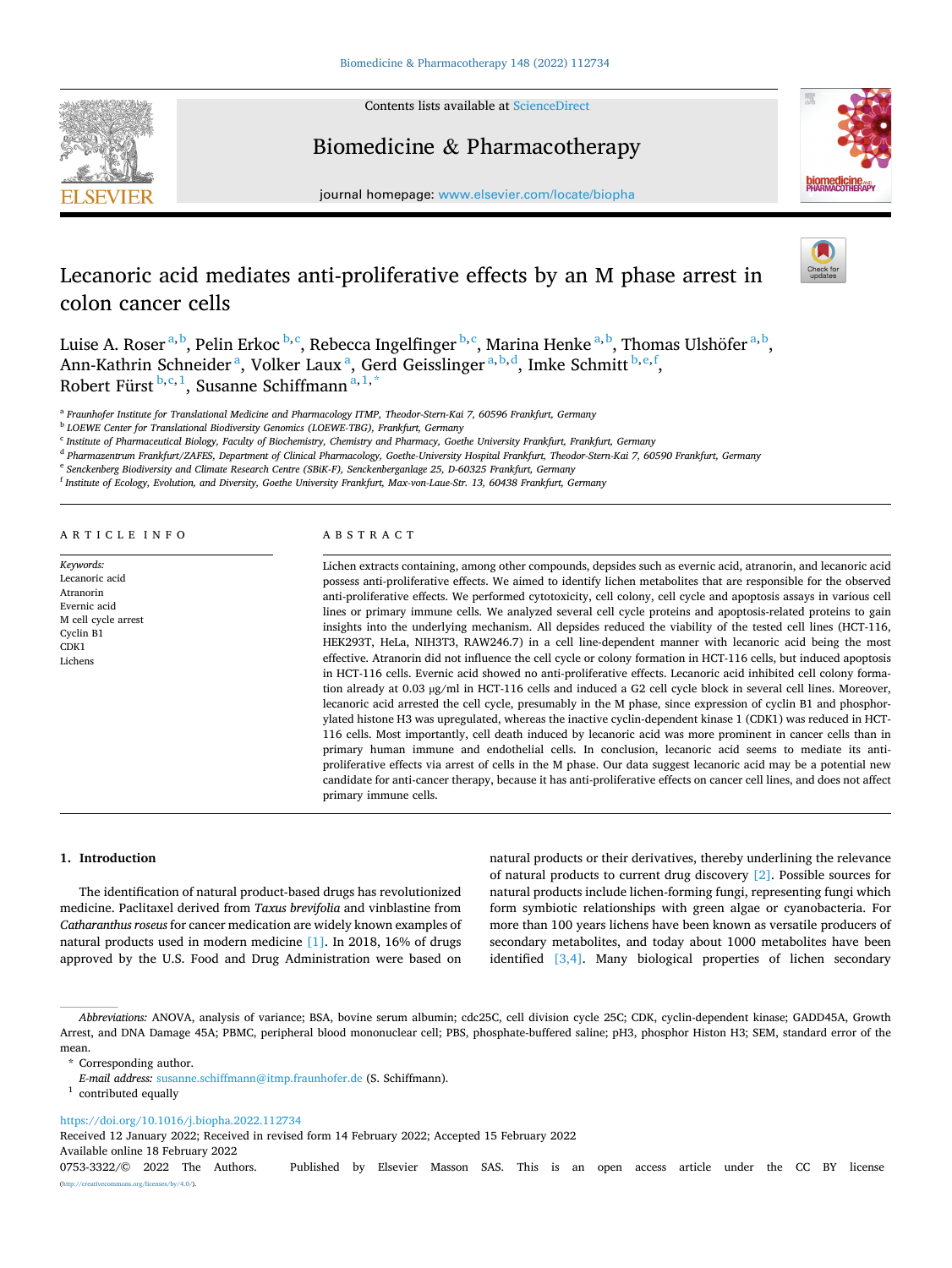metabolites have been described, including pharmaceutically valuable activities, such as anti-proliferative/cytotoxic [\[5\]](#page-7-0), antibiotic [\[6\]](#page-7-0), antimycobacterial [\[7\],](#page-7-0) antiviral [\[8\],](#page-7-0) or anti-inflammatory [\[9\]](#page-7-0) effects. However, lichens are slow-growing, more or less uncultivable, and not readily accessible to genetic manipulation and biotechnological approaches. Therefore, the pharmaceutical potential of lichenized fungi has not been fully explored.

Secondary metabolites are classically defined as compounds that, in contrast to products of primary metabolism, are exclusively synthesized by a definite species or group of plants or fungi [\[10\].](#page-7-0) Lichen secondary metabolites are low molecular weight substances, mainly produced by the mycobiont [\[11\].](#page-7-0) In a previous study, we described the anti-proliferative effects of extracts of the lichens *Evernia prunastri*, *Pseudevernia furfuracea,* and *Flavoparmelia caperata* [\[12\].](#page-7-0) Certain depsides are present as major metabolites in the extracts of these species. To identify the secondary lichen metabolites that are potentially responsible for the observed effects of the lichen extracts, we analyzed the depsides atranorin, evernic acid, and lecanoric acid using various test systems relevant to cancer.

Anti-proliferative effects can be mediated by apoptosis induction or cell cycle arrest, among other mechanisms. A main characteristic of apoptosis is the activation of caspases leading to the degradation of proteins and chromosomal DNA, to cytomorphological changes, and finally to the formation of apoptotic bodies [\[13\]](#page-7-0). Furthermore, the transition of the cell cycle phases (G1, S, G2, M) is regulated by checkpoint proteins, including cyclin-dependent kinases (CDKs) complexed with specific subunits called cyclins, whose levels oscillate during the cell cycle. For the transition of the G2 phase to mitosis, upregulation of cyclin A/B and active CDK1 are prerequisites. CDK1 binds to cyclin B1 forming the cyclin B1/CDK1 complex, whose enzymatic activity is responsible for the initiation of mitosis. However, this complex formation is not sufficient to regulate the initiation of mitosis. Dephosphorylation of CDK1 at the tyrosine-15 site through cell division cycle (cdc) 25C phosphatase is a crucial event for activation of this complex, while CDK1 phosphorylation at tyrosine-15 induces its inactivation [\[14\].](#page-7-0)

The aim of the present study was to investigate whether the depsides atranorin, evernic acid, and lecanoric acid show pharmacological potential as a cancer medication. For that purpose, the secondary metabolites were analyzed using cellular assays to assess their effects on viability, apoptosis induction, cell colony formation, and the cell cycle.

#### **2. Materials and methods**

# *2.1. Cells and reagents*

HCT-116 and HEK293T were purchased from DSMZ GmbH (Braunschweig, Germany). RAW246.7, NIH3T3 and HeLa were obtained from ATCC (Virginia, USA). Primary human umbilical vein endothelial cells (HUVECs) were isolated from human umbilical cords according to Jaffe et al. [\[15\].](#page-7-0) HCT116 cells were cultivated in McCoy's 5A (modified) medium, HEK293T in DMEM medium, NIH3T3 cells in DMEM Gluta-MAX and HeLa as well as RAW264.7 cells in RPMI medium. These media contained 10% fetal calf serum (FCS) and 1% penicillin/streptomycin. Primary HUVECs were cultured in EC growth medium (ECGM) (PELO-Biotech, Martinsried, Germany) supplemented with 10% FCS (Biochrom AG), 100 U/ml penicillin, 100  $\mu$ g/ml streptomycin, and 2.5  $\mu$ g/ml amphotericin B (PAN-Biotech, Aidenbach, Germany), and a supplement mixture (PELOBiotech). HUVECs were used for experimental purposes exclusively in passage three. All cells were cultured at 37 °C in a 5% CO<sub>2</sub> atmosphere. Atranorin was purchased from Biozol (Eching Germany). Lecanoric acid and evernic acid were purchased from Ambinter c/o Greenpharma, (Orléans, France). Lichen metabolites were dissolved in DMSO and further diluted in media (maximal DMSO concentration during experiments 0.3%).

# *2.2. Cell viability/metabolic activity assay*

The cell viability assay was performed as previously described [\[12\]](#page-7-0). Briefly, to determine the cell viability the Orangu™ assay (Cell Guidance Systems Ltd, Cambridge, UK) was used. 2  $\times$  10<sup>5</sup> HCT-116, 2  $\times$  10<sup>5</sup> HEK293T, 0.5  $\times$  10<sup>5</sup> HeLa, 0.5  $\times$  10<sup>5</sup> NIH3T3, 2  $\times$  10<sup>5</sup> RAW246.7 or 1  $\times$ 10<sup>5</sup> peripheral blood mononuclear cells (PBMCs) were seeded in 96-well plates. Different concentrations (0, 0.3, 3, 30 µg/ml) of evernic acid, lecanoric acid, atranorin, or vehicle (DMSO) were added. After 24 h of incubation at 37 °C and 5% CO<sub>2</sub>, 10 µl of Orangu™ cell counting solution was added and incubated for 60 min (cell lines) or 4 h (PBMCs). After incubation, absorbance was measured at a wavelength of 450 nm with a reference at 650 nm at an EnSpire® 2300 Multimode Plate Reader (Perkin Elmer, Lübeck, Germany). To calculate cell viability in the Orangu™ assay, the absorbance of vehicle-treated cells was set to 100%, and the lichen metabolites treated samples were correlated to them.

To analyze the influence of lichen metabolites on the metabolic activity of HUVECs, a CellTiter-Blue cell viability assay (Promega GmbH, Mannheim, Germany) was performed. Briefly, confluent HUVECs were treated with the indicated concentrations of lichen metabolites or DMSO as vehicle control for 24 h. Four hours before the end of the treatment, CellTiter-Blue reagent containing resazurin was added to the cells in a ratio of 1:10. Resazurin is reduced into the fluorescent dye resorufin by viable cells. The metabolic activity was determined by fluorescence measurements (ex: 579 nm, em: 584 nm) using a microplate reader (Tecan Infinite F200 Pro; Tecan, Männedorf, Switzerland).

#### *2.3. Cell colony assay*

1000 HCT-116 cells were seeded per well in a 6-well plate and incubated for at least 5 h. Cells were treated with increasing concentrations atranorin (0.3, 3 µg/ml), evernic acid (0.3, 3 µg/ml), lecanoric acid (0.003, 0.03, 0.3 µg/ml) or vehicle (DMSO) for 8 days. Cells were washed with PBS, fixed with a mixture of 6% glutaraldehyde and 0.5% cresyl violet acetate for 30 min. The glutaraldehyde/cresyl violet mixture was carefully removed and cells were rinsed with tap water. Images were taken from each well and the area of the cell colonies per well was determined using the ImageJ software [\(https://imagej.nih.](https://imagej.nih.gov/ij/)  [gov/ij/\)](https://imagej.nih.gov/ij/). For this, images of the individual wells were cut out of the image of the 6-well plate, and the areas of the colonies determined with the multi-point tool. The colony area for vehicle samples was set to 100%, and the lichen metabolite treated samples were related to the vehicle sample.

# *2.4. Apoptosis assay*

The apoptosis assay was performed on HCT-116 cells as previously described [\[12\].](#page-7-0) Briefly,  $2 \times 10^5$  HCT-116 cells were seeded in a black poly-D-lysin coated 96-well plate, cultured for 24 h, and subjected to the different lichen metabolites (0, 0.3, 3, 30 µg/ml) for 24 h. For apoptosis detection, cells were incubated with CellEvent Caspase 3/7 Green Detection Reagent (1:1000) (Thermo Fisher Scientific, Massachusetts, USA) for 90 min. Then, DRAQ5 (1:250) (BioLegend, California, USA) was added and incubated for an additional 30 min at room temperature. Each well was examined with the ImageXpress Micro Confocal High Content Imaging System (Molecular Devices, California, USA). The number of apoptotic cells was determined using the MetaXpress 6 Software (Molecular Devices, California, USA).

Apoptosis of HUVECs was detected according to the method of Nicoletti et al. [\[16\]](#page-7-0). Cells were treated as indicated and were incubated overnight in the dark in a PBS solution containing propidium iodide (PI) (50 µg/ml; MilliporeSigma, Darmstadt, Germany), sodium citrate (0.1%; Carl Roth, Karlsruhe, Germany), and Triton X-100 (0.1%; MilliporeSigma) at 4 ◦C. The percentage of cells with sub-diploidic DNA content was measured using a FACSVerse flow cytometer (BD Biosciences, Heidelberg, Germany).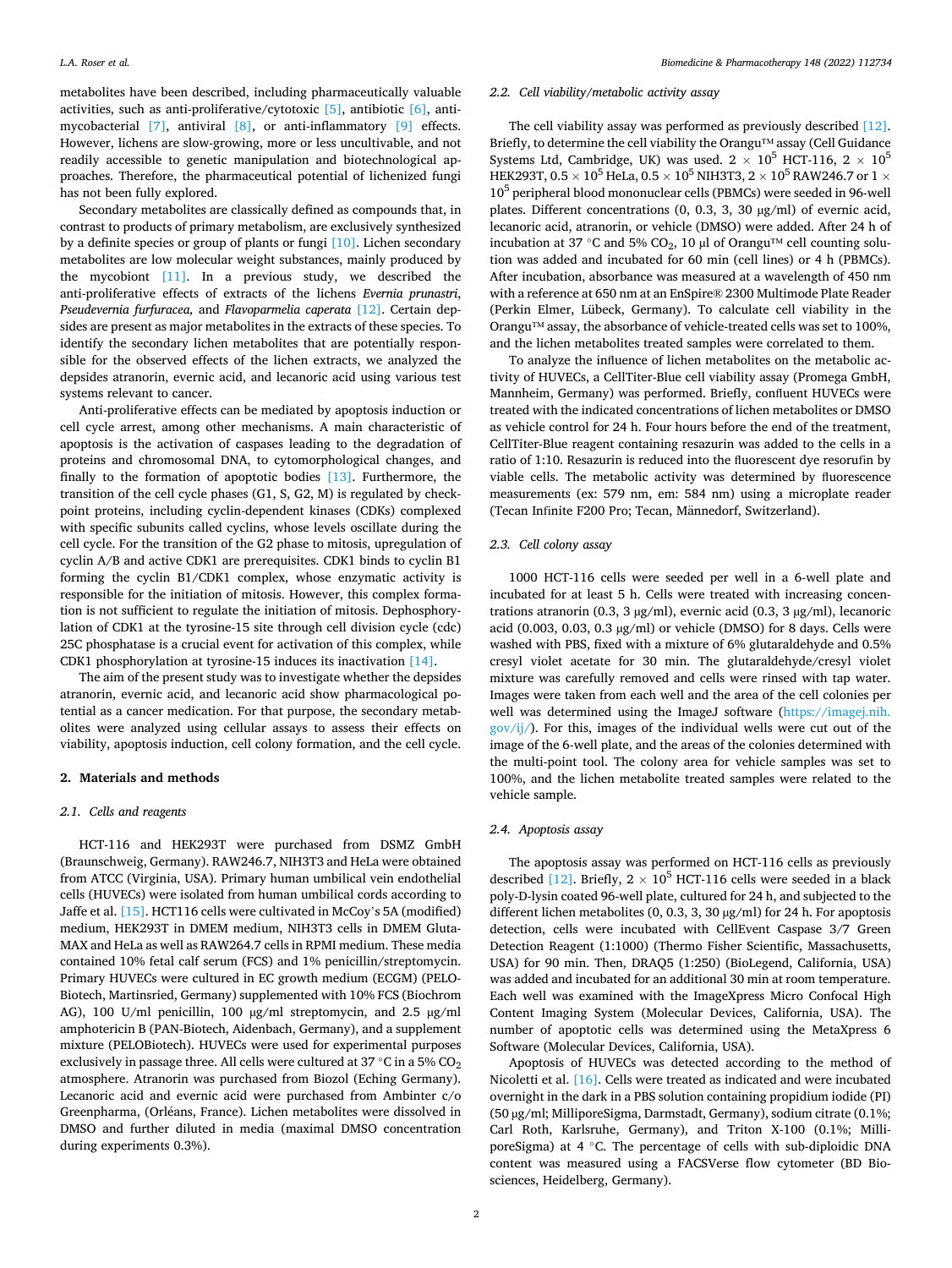<span id="page-2-0"></span>

**Fig. 1.** Effect of depsides on cell viability. HCT-116, HEK293T, HeLa, NIH3T3 and RAW264.7 cells were treated with depsides (atranorin, evernic acid, lecanoric acid) or vehicle at the indicated concentrations for 24 h. Viability was determined with the Orangu™ proliferation assay. The absorbance of depside treated samples was related to vehicle treated samples to obtain the fold induction. The experiment was carried out in three biological and three technical replicates. The mean of three technical replicates is shown and used for statistical analysis (two-way ANOVA with Dunnett's multiple comparisons test). \*p *<* 0.05, \*\*p *<* 0.01 and \*\*\*p *<* 0.001 indicate statistical significant differences between depside treated and vehicle treated samples.

#### *2.5. Cell cycle analysis*

Cell cycle analysis was performed as previously described<sup>[\[12\]](#page-7-0)</sup>. Briefly,  $2 \times 10^5$  HCT-116 were seeded in a 96-well cell culture plate and cultured for 24 h. Cells were treated with the different lichen metabolites (0, 0.3, 3, and 30 µg/ml) for 24 h. Afterwards, cells were harvested, suspended in 200 µl sample buffer (1 g/l glucose in PBS without  $Ca^{2+}$ and Mg<sup>2+</sup>), mixed, centrifuged (200 g, 4 min, 4 °C) and the supernatant was discarded. This step was repeated once. The cells were fixed with 150 µl of ice-cold 70% ethanol overnight (*>* 18 h) at 4 ◦C. The cell pellet was washed with sample buffer, resuspended in 100 µl staining buffer (20 µg/ml PI and 0.2 mg/ml RNase in sample buffer), and incubated for 40 min at room temperature. Samples were measured within 24 h in a MACSQuant Analyzer (Miltenyi Biotec GmbH, Bergisch Gladbach, Germany). Cell cycle distribution was determined using FlowJo V10.5.3 software.

## *2.6. Determination of protein expression*

HCT-116 cells were incubated with increasing concentrations (0, 0.3, 3, 30 µg/ml) of evernic acid, lecanoric acid, or vehicle (DMSO) for 24 h. Cells were harvested, cell pellets were homogenized and sonicated in RIPA-buffer (25 mM Tris-HCl (pH 7.6), 1% Sodium deoxycholate, 0.1% SDS, 1% IPEGAL, 150 mM NaCl, Roche cOmplete™ Mini tablets (Sigma Aldrich, Schnelldrof, Germany)). The homogenate was centrifuged, the supernatants were collected and stored at − 80 °C. Protein concentrations were assessed using the bicinchoninic acid assay. 60 µg of total protein extract were separated electrophoretically by 12% SDS-PAGE and electroblotted onto nitrocellulose membranes (Amersham Life

Science, Freiburg, Germany). Membranes were blocked in 5% non-fat dry milk in tris-buffered saline (TBS) supplemented with 0.05% Tween 20 and incubated with the respective primary antibody directed against cyclin A2 (1:1000), cyclin B1 (1:1000), cyclin E2 (1:1000), pH3 (1:1000), pCDK1 (1:1000), CDK1 (1:1000), p21 (1:1000), pWee1 (1:1000), Myt1 (1:1000), GADD45A (1:1000), pcdc25C (1:1000), cdc25C (1:1000) overnight at 4 ◦C and ß-actin (1:5000) for 2 h at room temperature. All antibodies were diluted in 5% BSA in 0.1% Tween 20 in TBS. Membranes were washed three times with 0.05% Tween 20 in TBS and then incubated with an anti-rabbit AF680 or an anti-mouse AF488 in 5% BSA in 0.1% Tween 20 in TBS. Membranes were washed three times with 0.05% Tween 20 in TBS and were analyzed on ChemiDoc™ MP Imaging System from Bio-Rad Laboratories (Hercules, USA). The mouse monoclonal anti-β-actin was purchased from Sigma Aldrich (Schnelldorf, Germany), the cell cycle antibodies from Cell Signaling Technology (Danvers, USA), and the secondary antibodies (anti-rabbit AF680; anti-mouse AF488) from Thermo Scientific (Schwerte, Germany).

#### *2.7. Peripheral blood mononuclear cells isolation*

PBMCs were isolated as previously described [\[17\].](#page-7-0) Briefly, they were isolated from buffy coats using a density gradient. For this, 25 ml of blood from healthy donors (German Red Cross, Frankfurt, Germany) were mixed with the same amount of Hank's balanced salt solution (Thermo Fisher Scientific, Oberhausen, Germany) and were layered over 15 ml of Biocoll (Merck, Darmstadt, Germany) in Sep-Mate™-50 tubes (Stemcell Technologies, Cologne, Germany). Tubes were centrifuged (1200 g, 10 min, RT), and human PBMCs were collected from the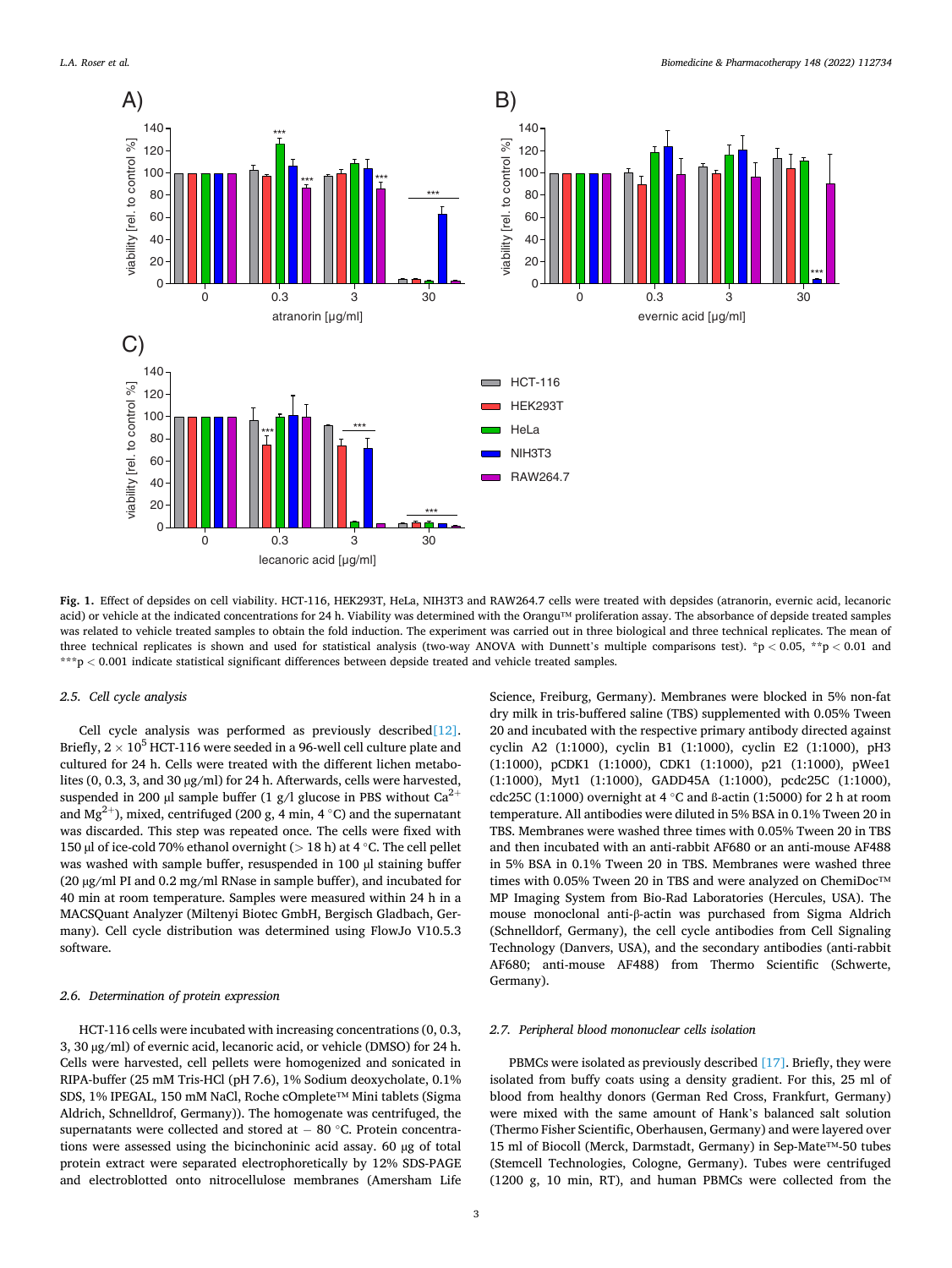<span id="page-3-0"></span>*L.A. Roser et al.* 



**Fig. 2.** Effect of depsides on cell colony formation, apoptosis and cell cycle distribution. HCT-116 cells were treated with depsides (atranorin, evernic acid, lecanoric acid) or vehicle at the indicated concentrations for 8 days (A) or 24 h (B/C). A) The cell colonies were stained with crystal violet, images were taken and the area of the colonies determined by Image J software. B) Apoptotic cells stained with caspase3/7 antibody were related to all cells stained with the nuclei marker DRAQ5. Number of apoptotic cells and total cell number was calculated with the MetaXpress 6 Software. C) DNA content of the cells was measured by flow cytometry. Cell cycle distribution was determined with FlowJo 10.5.3 software. The experiments were performed in three biological (A-C) and three technical replicates (B/C). Twoway ANOVA with Dunnett`s multiple comparisons test was used to analyze statistical differences between depside treated and vehicle treated samples. \*p *<* 0.05, \*\*p *<* 0.01 and \*\*\*p *<* 0.001 indicate statistical significant differences between depside treated and vehicle treated samples.

interphase, washed with 2 mM EDTA/PBS four times, and counted using a MACSQuant® Analyzer 10 flow cytometer (Miltenyi Biotec, Bergisch Gladbach, Germany).

# *2.8. Statistics*

For all calculations and for the creation of graphs, GraphPad Prism 8 (GraphPad, San Diego, USA) was used. Results are presented as mean  $\pm$ standard error of the mean (SEM). The numbers of independently performed experiments (n) are stated in the corresponding figure captions, and at least three technical replicates were used for the experiments. The data were analyzed with one-way or two-way ANOVA and with Dunnett's multiple comparisons and Tukey's post hoc tests. p *<* 0.05 was considered the threshold for significance.

#### **3. Results**

# *3.1. Lichen metabolites impaired HCT-116 cell viability*

Previous results from our group revealed that lichen extracts reduce the viability of the colon cancer epithelial cell line HCT-116 [\[12\]](#page-7-0). To identify the secondary metabolites that are responsible for this effect, the depsides atranorin, evernic acid, and lecanoric acid were investigated. HCT-116 cells treated with increasing concentrations of atranorin, evernic acid, and lecanoric acid for 24 h were analyzed with a formazan-based viability and proliferation assay. Thirty µg/ml atranorin and 30 µg/ml lecanoric acid significantly reduced the viability of HCT-116 cells, whereas evernic acid did not affect HCT-116 cell viability ([Fig. 1](#page-2-0)). To investigate whether the observed cytotoxicity is cell type-specific, the viability assay was also performed on a human embryonal kidney (HEK293T), a human cervical epithelial cancer (HeLa), a murine fibroblast (NIH3T3), and a murine leukemic macrophage (RAW264.7) cell line. Thirty µg/ml evernic acid reduced viability only in NIH3T3 cells, whereas 30 µg/ml atranorin reduced viability in all cell lines, the NIH3T3 cell line being the least responsive ([Fig. 1](#page-2-0)). All the tested cell lines were responsive to low concentrations of lecanoric acid (0.3 µg/ml for HEK293 and 3 µg/ml for HeLa, NIH3T3, and RAW264.7) ([Fig. 1\)](#page-2-0). These data identify lecanoric acid as the most effective secondary metabolite and indicate that the effects of depsides on viability are cell-type dependent.

# *3.2. Lecanoric acid prevented colony formation*

To confirm the effects in the viability assay, we performed a cell colony assay. The areas of HCT-116 cell colonies treated for 8 days with the secondary lichen metabolites were evaluated. Evernic acid and atranorin did not affect cell colony formation. However, lecanoric acid significantly reduced the formation of cell colonies already at 0.03 µg/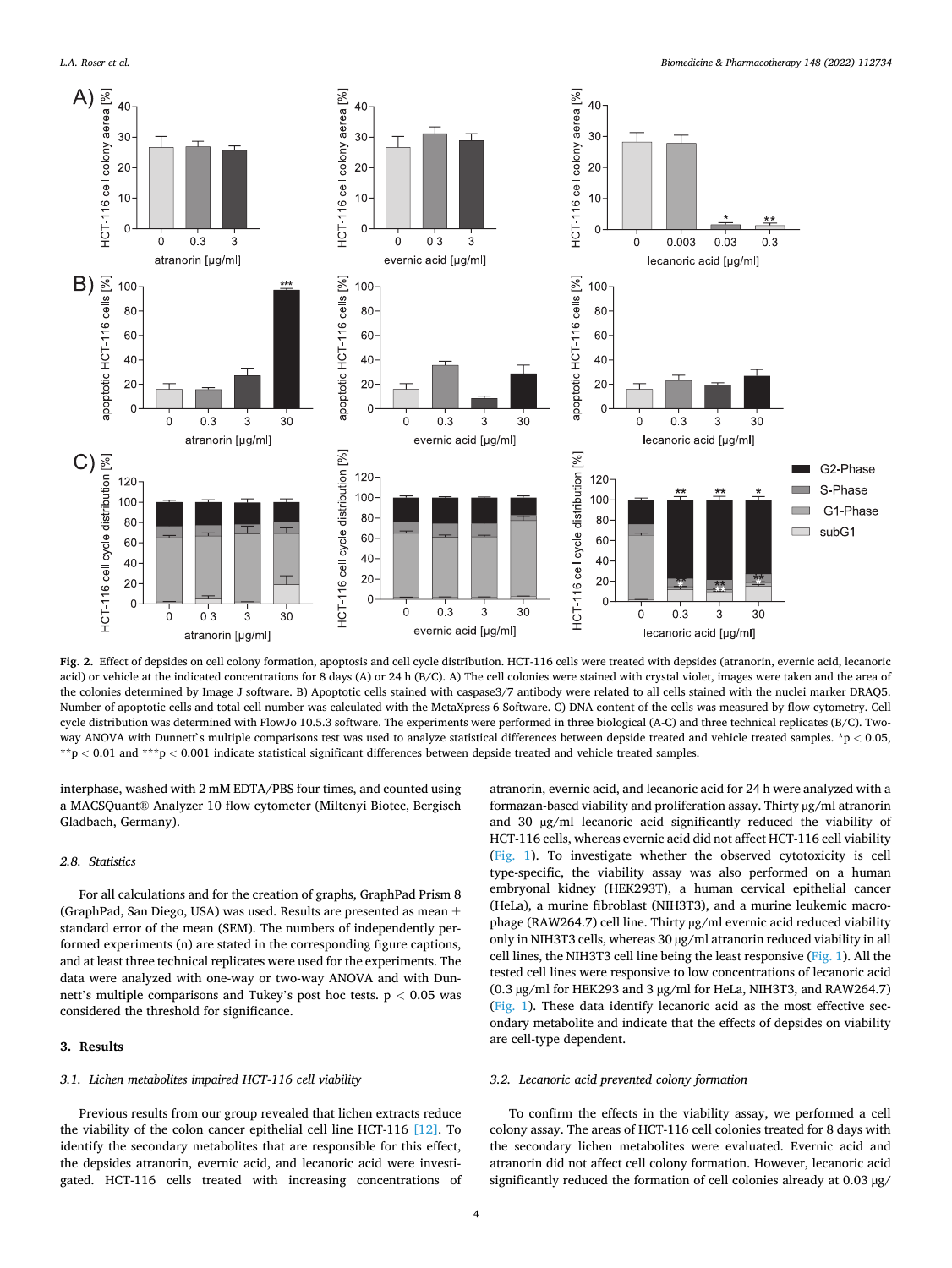<span id="page-4-0"></span>

**Fig. 3.** Effect of lecanoric acid on cell cycle proteins. HCT-116 cells were incubated with lecanoric acid or vehicle at the indicated concentrations for 24 h. A) The protein expression was determined using western blot technology. B) The optical densitometric analysis was carried out with Image Lab software (Bio-Rad Laboratories, Hercules, USA). The protein expression was normalized to β-actin. The protein expression of depside treated samples was related to vehicle treated samples to obtain the fold induction. The experiment was performed in three to five biological replicates. One-way ANOVA with Dunnett`s multiple comparisons test was used to analyze statistical differences between depside treated and vehicle treated samples. \*p *<* 0.05, \*\*p *<* 0.01 and \*\*\*p *<* 0.001 indicate statistical significant differences between lecanoric acid and vehicle treated samples.

ml ([Fig. 2](#page-3-0)A). These data confirm that lecanoric acid is the most effective of the tested secondary metabolites.

#### *3.3. Atranorin induced apoptosis*

To elucidate the mechanism underlying the reduced HCT-116 cell viability mediated by the lichen metabolites, an apoptosis assay was performed. Caspase 3/7 activation – a hallmark of apoptosis induction – was determined by immunocytochemistry in HCT-116 cells treated with increasing concentrations of the depsides for 24 h. Evernic acid and lecanoric acid did not induce apoptosis, whereas atranorin at 30 µg/ml significantly induced apoptosis in HCT-116 cells ([Fig. 2B](#page-3-0)).

#### *3.4. Lecanoric acid increased the cell number in the G2 phase*

Besides apoptosis, reduced cell viability can be mediated by cell cycle arrest. Therefore, we investigated whether the lichen metabolites influence cell distribution during different cell cycle phases. The cell cycle distribution of HCT-116 cells treated with increasing concentrations of the depsides for 24 h was determined by flow cytometry. For atranorin and evernic acid, no effects were observed on the cell cycle distribution in HCT-116 cells. Most interestingly, lecanoric acid at the low concentration of 0.3 μg/ml significantly increased the cell number in the G2 phase, accompanied by a reduction of cells in the G1 and S phase [\(Fig. 2](#page-3-0)C). Cells in the subG1 phase, which represent cells undergoing late-stage apoptosis, also increased slightly. Since the influence of the secondary lichen metabolites on viability was cell type-dependent, we also investigated the effects of the depsides on the cell cycle distribution in other cell lines (HeLa, NIH3T3, RAW264.7). Already at 3 µg/

ml, atranorin increased the number of HeLa cells in the subG1 phase confirming that atranorin induces apoptosis. Evernic acid had little impact on the cell cycle distribution in HeLa, NIH3T3, and RAW246.7 cells. Lecanoric acid at 0.3 µg/ml increased the cell number in the G2 and subG1 phases in HeLa cells and at 3 µg/ml in NIH3T3 cells. In RAW246.7 cells, lecanoric acid increased cell number in the subG1 phase accompanied by a decrease of cells in the G1 and S phases (Supplemental Fig. 1). These data indicate that atranorin does not have a significant effect on the cell cycle distribution. Evernic acid may have little effect, and lecanoric acid arrests HCT-116, NIH3T3, and HeLa cells in the G2 phase.

#### *3.5. Lecanoric acid regulated expression levels of cell cycle proteins*

Next, we evaluated whether lecanoric acid and evernic acid regulate cell cycle proteins in HCT-116 cells. We did not investigate the effect of atranorin on cell cycle proteins because no effect on the cell cycle distribution was observed with this compound. Several cell cycle proteins were investigated by western blotting, including cyclin E, which is required to overcome the G1/S checkpoint to commence DNA replication, and p21, a cyclin-dependent kinase inhibitor that interacts with the cyclin E-CDK2-complex and thereby, stops the transition from G1 to S phase [\[18,19\]](#page-7-0). Interestingly, lecanoric acid significantly reduced the expression of cyclin E but not of p21, whereas evernic acid had no effect (Fig. 3, Supplemental Fig. 2).

For the transition of the S to the G2 phase, CDK1 and cyclin A are required [\[20\].](#page-7-0) The kinases Myt1 and Wee1 can inactivate CDK1 by phosphorylation at positions Tyr14 and Tyr15  $[21,22]$ . The phosphatase pcdc25C (active form) dephosphorylates pCDK1 at Tyr15 and thereby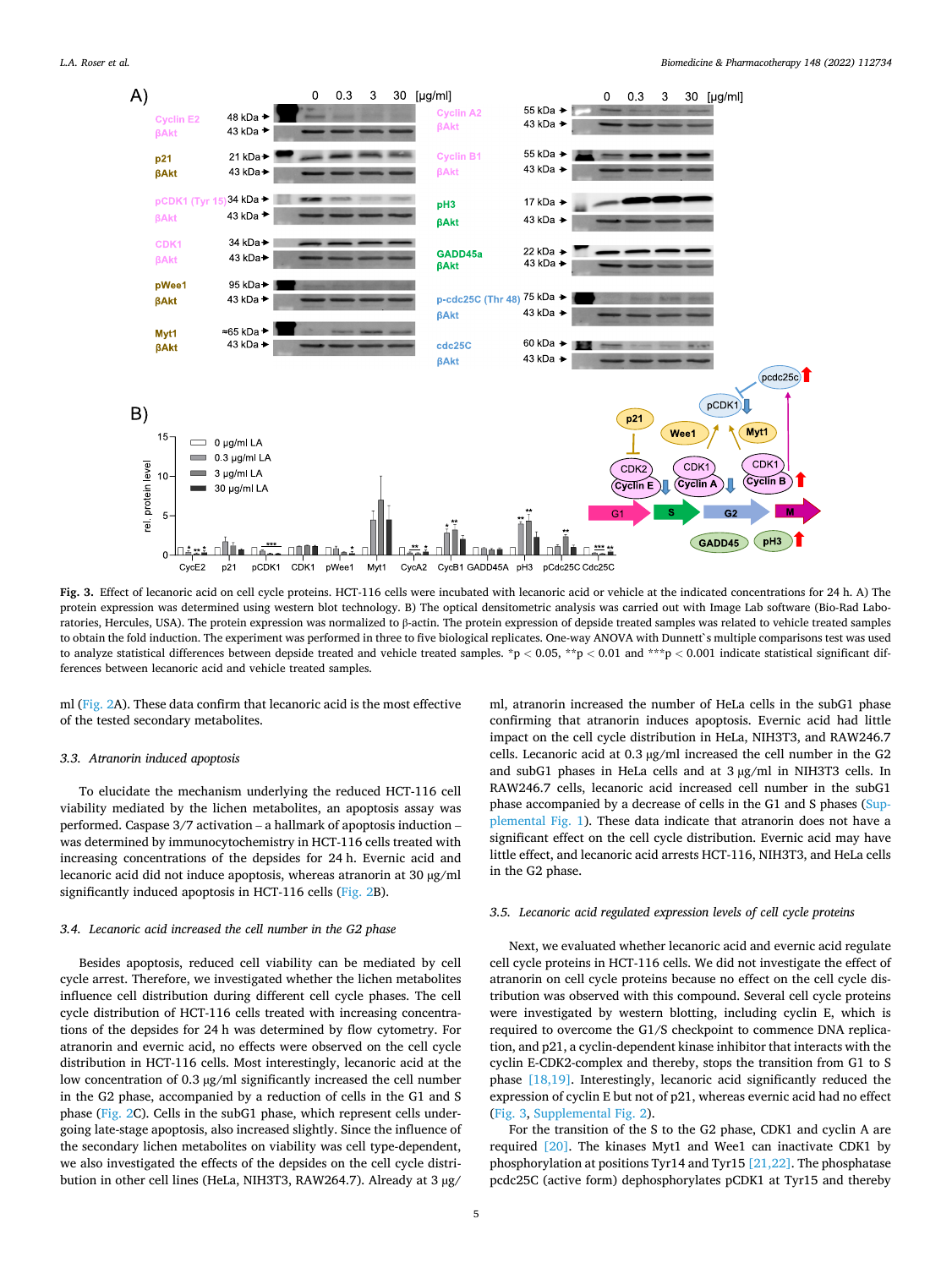

**Fig. 4.** Effect of depsides on PBMC and endothelial cell viability. (A) PBMCs were treated with depsides (atranorin, evernic acid, lecanoric acid) or vehicle at the indicated concentrations for 24 h. Their viability was determined with the Orangu™ proliferation assay. The absorbance of depside treated samples was related to vehicle treated samples to obtain the percent induction. The experiment was carried out with PBMCs from four different donors. Two-way ANOVA with Dunnett's multiple comparisons test was used to analyze statistically significant differences between depside treated and vehicle treated samples. (B) In viability assays of endothelial cells, HUVECs were grown to confluence and treated with lecanoric acid or vehicle (DMSO) as control for 24 h. Metabolic activity was quantified with the CellTiter Blue assay (left), and the number of sub-diploidic cells was quantified to assess apoptosis (right). The experiment was performed in three biological replicates. One-way ANOVA with Dunnett`s multiple comparisons test was used to analyze statistical differences between depside treated and vehicle treated samples.  $\bm{\dot{p}} \leq 0.05$  versus control.

activates CDK1 [\[23\].](#page-8-0) Lecanoric acid reduced the expression of cyclin A, pCDK1 and pWee1 (inactive form), whereas Myt1 expression was not significantly influenced. Moreover, lecanoric acid significantly reduced the level of cdc25C and increased pcdc25C expression [\(Fig. 3](#page-4-0)). Evernic acid only induced pWee1 protein (Supplemental Fig. 2).

Traversing the G2/M checkpoint to initiate mitosis requires CDK1 as well as cyclin B and cyclin A [\[24\].](#page-8-0) Phosphorylation of histone H3 (pH3) is correlated with chromosome condensation during mitosis [\[25\]](#page-8-0). Moreover, we detected GADD45A as a marker for apoptosis [\[26\]](#page-8-0). Lecanoric acid induced the expression of cyclin B1 and pH3, but did not affect GADD45A [\(Fig. 3\)](#page-4-0). With evernic acid, we observed no effect on cell cycle proteins involved in the G2/M transition (Supplemental Fig. 2). These data reveal that lecanoric acid arrests cells in the M phase rather than in the G2 phase.

# *3.6. Lecanoric acid did not influence the viability of primary peripheral immune and endothelial cells*

A common side effect of anti-cancer drugs is to influence the viability of healthy cells, including immune cells. This is an unfortunate side effect, since functional cytotoxic innate and adaptive immune cells can aid in controlling cancer development [\[27\]](#page-8-0). Therefore, we investigated whether lichen secondary metabolites also exert cytotoxic effects on peripheral blood mononuclear cells (PBMCs).

Treatment of PBMCs with lecanoric acid, evernic acid, and atranorin for 24 h did not significantly reduce cell viability (Fig. 4A). In addition,

we tested the effects of these compounds on the viability of primary human umbilical vein endothelial cells (HUVECs). After 24 h treatment with evernic acid and atranorin, the viability of HUVECs was not reduced (Supplementary Figure 3). However, lecanoric acid at the highest concentration (30 µg/ml), caused a 20% reduction in viability through effects on metabolic activity and an increase in apoptosis (Fig. 4B).

#### **4. Discussion**

The lichen depsides, evernic acid, lecanoric acid and atranorin were characterized for their pharmacological potential in the treatment of cancer ([Fig. 5](#page-6-0)). Atranorin reduced cell viability in various cancer cell lines possibly by induction of apoptosis. Evernic acid only reduced NIH3T3 cell viability. Lecanoric acid is the most promising of the investigated depsides because it decreased viability in all investigated cell lines, sometimes at concentrations of 3 µg/ml and higher, and it reduced cell colony formation in HCT-116 cells already at 0.03 µg/ml. The underlying mechanism could be an arrest of cells in the M phase since lecanoric acid downregulated inactive CDK1 and upregulated cyclin B1, indicating progression to the M phase [\[24\]](#page-8-0). The observation that pH3, which is important for chromatin condensation [\[25\]](#page-8-0), is also upregulated by lecanoric acid, reinforces the hypothesis of an M phase arrest. Lecanoric acid does not seem to generate genotoxic stress, as GADD45A protein levels [\[26\]](#page-8-0) were not increased in HCT-116 cells. Most importantly, lecanoric acid did not reduce cell viability in primary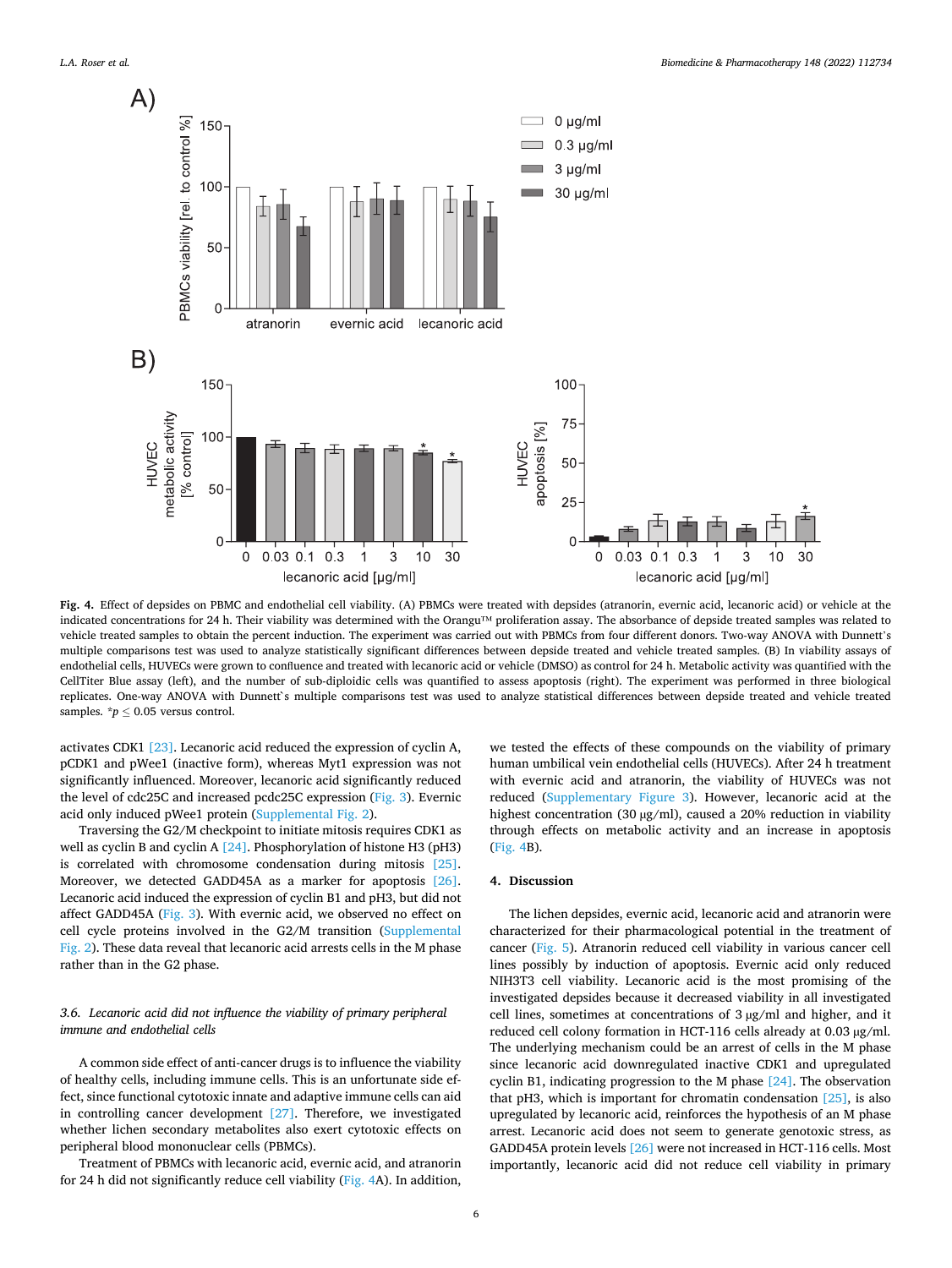<span id="page-6-0"></span>

|                                      | Cell type      | Atranorin          | Evernic acid | Lecanoric acid                          |
|--------------------------------------|----------------|--------------------|--------------|-----------------------------------------|
| Cell viability<br>reduction<br>< 25% | <b>HCT-116</b> | 30 µg/ml           |              | 30 µg/ml                                |
|                                      | <b>HEK293T</b> | 30 µg/ml           |              | $30 \mu g/ml$                           |
|                                      | HeLa           | $30 \mu g/ml$      |              | $3 \mu g/ml$                            |
|                                      | NIH3T3         | 30 µg/ml           | 30 µg/ml     | 30 µg/ml                                |
|                                      | RAW264.7       | 30 µg/ml           |              | $3 \mu g/ml$                            |
|                                      | <b>PBMCs</b>   |                    |              |                                         |
|                                      | <b>HUVEC</b>   |                    |              |                                         |
| Cell colony<br>assay                 | <b>HCT-116</b> |                    |              | $0.03 \mu g/ml$                         |
| Apoptosis<br>$< 25 \%$               | <b>HCT-116</b> | 30 µg/ml           |              |                                         |
|                                      | <b>HUVEC</b>   |                    |              |                                         |
| Cell cycle<br>assay                  | <b>HCT-116</b> |                    |              | G <sub>2</sub> -Block<br>$0.3 \mu g/ml$ |
|                                      | HeLa           | Sub G1<br>30 µg/ml |              | G <sub>2</sub> block<br>$0.3 \mu g/ml$  |
|                                      | NIH3T3         |                    |              | G <sub>2</sub> block<br>$3 \mu g/ml$    |
|                                      | RAW264.7       |                    |              | Sub G1<br>3 µg/ml                       |

**Fig. 5.** Summary of the effects of the depsides in the various anti-proliferative test systems.

immune cells and had only minor cytotoxic effects on primary endothelial cells.

In a previous study in HCT-116 cells, we observed anti-proliferative effects of lichen extracts from *Flavoparmelia caperata*, but not for lichen extracts containing lecanoric acid, atranorin, or evernic acid such as *Umbilicaria pustulata*, *Platismatia glauca*, and *Evernia prunastri* [\[12\]](#page-7-0). In extracts of *Umbilicaria* species*,* lecanoric acid is presumably a degradation product of gyrophoric acid [\[28\].](#page-8-0) Gyrophoric acid showed no anti-proliferative effects in HCT-116 cells (data not shown). At 30 µg/ml (94  $\mu$ M) lecanoric acid and 30  $\mu$ g/ml (80  $\mu$ M) atranorin, we observed a reduction of HCT-116 cell viability to about 5%. Paluszczak et al. found minor effects of lecanoric acid in HCT-116 cells, and 100 µM atranorin reduced HCT-116 cell viability to about 40% [\[29\].](#page-8-0) Lecanoric acid showed an  $IC_{50}$  value above 50  $\mu$ g/ml in other cell lines (MCF-7, Vero, Hep-2) [\[30\].](#page-8-0) This raises the questions as to why effects produced by lichen extracts differ from the effects of their isolated metabolites and why the effects of lecanoric acid observed by Paluszczak et al. [\[29\]](#page-8-0) and Bogo et al. [\[30\]](#page-8-0) differ from our results. Possible reasons for the differences between extracts and isolated metabolites could be that the effects of the different secondary metabolites cancel each other out. The differences between our findings with lecanoric acid and the results of others may be due to varied isolation procedures for the metabolite. The isolation processes differed in terms of the lichens studied (e.g., Paluszczak et al. [\[29\]](#page-8-0) extracted lecanoric acid from *H. salaris*, Bogo et al. and Ambinter - our provider of lecanoric acid - from *Parmotrema tinctorum*), the purification method (recristallization [\[30\],](#page-8-0) thin layer chromatography [\[29\]](#page-8-0)) and solvent (acetone [\[29\]](#page-8-0), ether [\[30\]\)](#page-8-0). For the latter we could already show that the solvent affects the biochemical property of the lichen extracts  $[12]$ . Thus to sum up, the differences in the detected pharmacological potential of lecanoric acids is possibly due to the divergent purities of the metabolites, resulting from different isolation procedures.

Our cell cycle data revealed a G2 cell cycle arrest with lecanoric acid. However, cell cycle analysis relying solely on the quantification of DNA content does not allow discrimination between cells in the G2 and M phase, therefore additional markers are required to facilitate this distinction [\[31\].](#page-8-0) Assessment of cell cycle protein expression in HCT-116 cells indicates that lecanoric acid induced an M block rather than a G2 block. The downregulation of inactive pCDK1 and upregulation of pH3 suggests progression to the M phase and condensation of chromatin. The reduced expression level of pCDK1 correlates with the increase in the phosphatase pcdc25C which dephosphorylates pCDK1 [\[23\]](#page-8-0). In addition, cyclin B1 levels were upregulated, suggesting an intact CDK1/cyclinB1 complex that was not tagged for degradation by the anaphase-promoting complex [\[32\]](#page-8-0). The reduced levels of cyclin E and cyclin A may be a consequence of the arrest in the M phase. Published data confirm that lecanoric acid arrests cells in the M phase rather than in the G2 phase, since molecules that solely induce a G2 cell cycle arrest only show partially similar effects on cell cycle protein expression to those of lecanoric acid. Curcumin, a known inducer of G2 cell cycle arrest, reduces cyclin B1 and inhibits the cdc25C phosphatase which activates CDK1 by dephosphorylation at Tyr14 and Tyr15, leading to deactivation of CDK1 [\[33\]](#page-8-0). Urolithin induced a G2 cell cycle arrest by increasing cyclin B1 and increasing deactivated CDK1 (Tyr 15-phosphorylated) [\[34\]](#page-8-0). Myricetin increased the p53/p21 cascade and increased inactive CDK1 (Tyr 15-phosphorylated), accompanied by decreased active Cdc2 and cyclin B1 protein levels in HepG2 cells, leading to G2 cell cycle arrest [\[35\]](#page-8-0). In summary, G2 arrest is characterized by a non-functioning cyclin B/CDK1 complex either as a result of a decreased level of cyclin B or by inactivation of CDK1.

Supporting the findings at the protein level, lecanoric acid incubation led to morphological changes in HCT-116 cells (Supplemental Fig. 3). While unstimulated cells appeared flat, cells treated with lecanoric acid acquired a round shape, which is characteristic of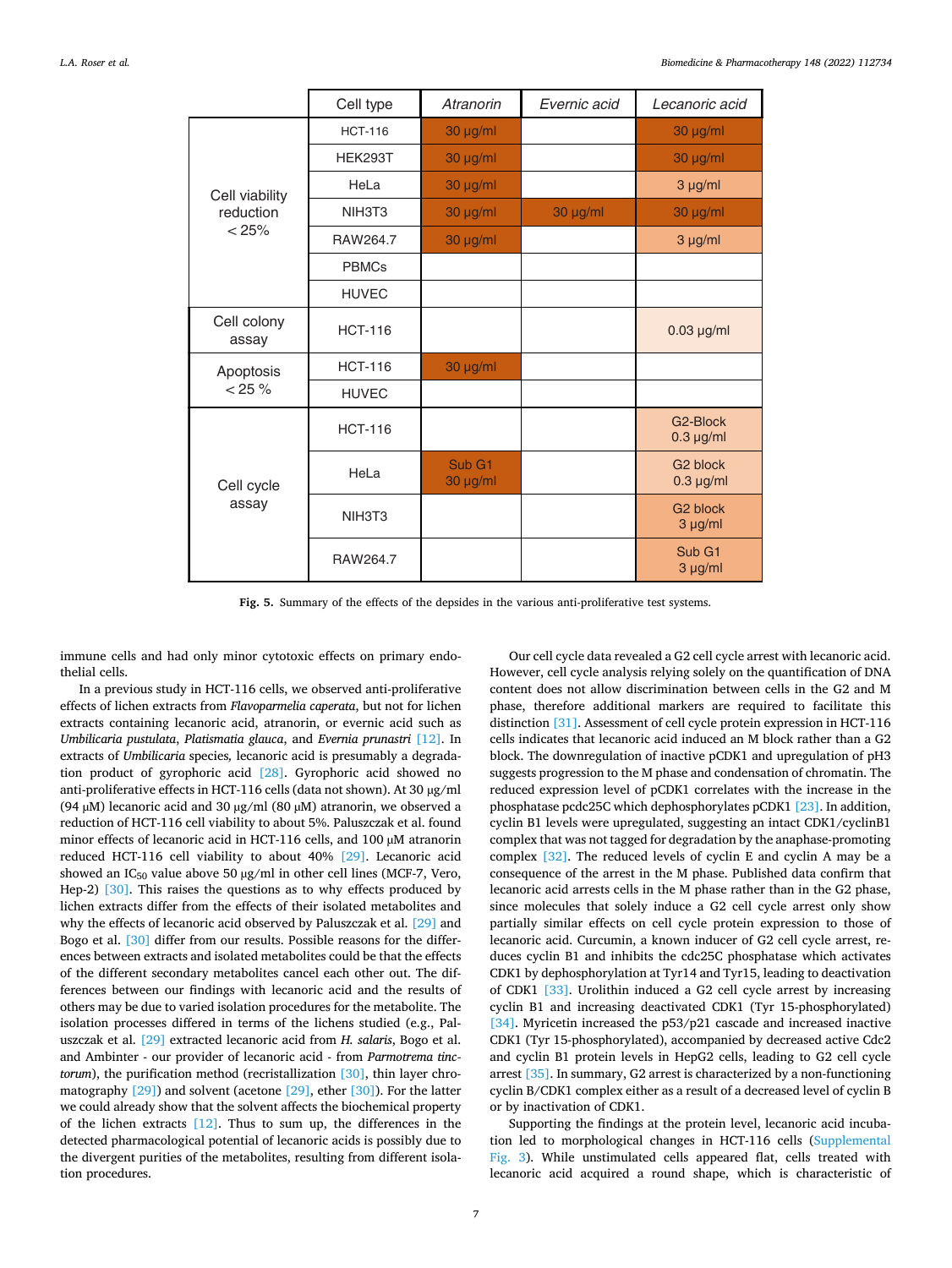<span id="page-7-0"></span>adherent cells undergoing mitosis. Also, the observed detachment from the cell culture plate has been described in a model for active cell rounding during mitosis [\[36\].](#page-8-0)

A polyketide synthase gene associated with lecanoric acid biosynthesis has recently been identified in the lichenized fungus *Pseudevernia furfuracea* through heterologous expression in *Saccharomyces cerevisiae*  [\[37\]](#page-8-0). The gene consists of 2115 amino acids and has the following domain architecture: SAT-KS-MAT-PT-ACP-ACP-TE (starter unit acyl transferase-SAT, ketosynthase-KS, malonyl-CoA:acyl-carrier protein transacylase-MAT, product template domain-PT, acyl carrier protein-ACP, thioesterase-TE). The authors artificially synthesized the PKS gene using an optimized *S. cerevisiae* codon. They report a peak titer of 364 mg/l lecanoric acid after 7 days of incubation of the yeast expression system. This study shows great promise for the biotechnological production of lecanoric acid, and possibly other lichen secondary metabolites, on larger scales.

#### **5. Conclusion**

In conclusion, we investigated the potential of three typical and phylogenetically widely distributed lichen depsides (evernic acid, lecanoric acid, atranorin) for use as new chemotherapeutic drug candidates. We identified lecanoric acid as a promising candidate due to its mode of action as a cell cycle inhibitor and because of its low cytotoxic effects on primary immune and endothelial cells. In general, the idea to exploit cell cycle inhibitors as anti-cancer drugs is widely employed with the so-called CDK inhibitors. The first cell cycle kinase inhibitor, palbociclib which inhibits CDK4/6, is already approved for the treatment of breast cancer [\[38\]](#page-8-0). Taken together, lecanoric acid represents an interesting compound that exerts valuable pharmacological actions *in vitro* in the context of cancer formation and development processes. As an additional plus, lecanoric acid can be biotechnologically synthesized [\[37\]](#page-8-0). Our findings warrant further investigation of this promising natural product in a preclinical setting.

# **Ethics approval and consent to participate**

Buffy Coats were obtained from the "Deutsche Blutspendedienst".

#### **Funding**

This work was supported by the Landesoffensive zur Entwicklung wissenschaftlich-ökonomischer Exzellenz (LOEWE) Center Translational Biodiversity Genomics (TBG) and the LOEWE Center Novel Drug Targets against Poverty-Related and Neglected Tropical Infectious Diseases (DRUID).

#### **CRediT authorship contribution statement**

All authors contributed to the study conception and design. Material preparation, data collection and analysis were performed by Luise A. Roser, Pelin Erkok, Rebecca Ingelfinger, Thomas Ulshöfer, Marina Henke and Ann-Kathrin Schneider. The first draft of the manuscript was written by Luise A. Roser, Robert Fürst, Gerd Geisslinger, Volker Laux, Imke Schmitt, Susanne Schiffmann and all authors commented on previous versions of the manuscript. All authors read and approved the final manuscript.

#### **Conflict of interest statement**

The authors declare no competing interests.

# **Data availability**

Data available upon request.

## **Acknowledgments**

We thank Jürgen Otte and Anjuli Calchera for support in the lab. We thank Michael J. Parnham for editing the English language.

# *Consent for publication*

All authors have consented for a publication.

# **Appendix A. Supporting information**

Supplementary data associated with this article can be found in the online version at [doi:10.1016/j.biopha.2022.112734.](https://doi.org/10.1016/j.biopha.2022.112734)

#### **References**

- [1] N.E. Thomford, D.A. Senthebane, A. Rowe, D. Munro, P. Seele, A. Maroyi, K. Dzobo, Natural products for drug discovery in the 21st century: innovations for novel drug discovery, Int J. Mol. Sci. 19 (6) (2018), https://doi.org/10.3390, [ijms19061578](https://doi.org/10.3390/ijms19061578).
- [2] B. GdlT, F. Albericio, The pharmaceutical industry in 2018. an analysis of FDA drug approvals from the perspective of molecules, Molecules 24 (4) (2019), [https://doi.](https://doi.org/10.3390/molecules24040809)  [org/10.3390/molecules24040809.](https://doi.org/10.3390/molecules24040809)
- [3] [S. Huneck, I. Yoshimura, Identification of Lichen Substances, Springer-Verlag,](http://refhub.elsevier.com/S0753-3322(22)00122-6/sbref3) [Berlin, Heidelberg, 1996](http://refhub.elsevier.com/S0753-3322(22)00122-6/sbref3).
- [4] E. Stocker-Worgotter, Metabolic diversity of lichen-forming ascomycetous fungi: culturing, polyketide and shikimate metabolite production, and PKS genes, Nat. Prod. Rep. 25 (1) (2008) 188-200, https://doi.org/10.1039/b606983
- [5] M. Backorova, M. Backor, J. Mikes, R. Jendzelovsky, P. Fedorocko, Variable responses of different human cancer cells to the lichen compounds parietin, atranorin, usnic acid and gyrophoric acid, Toxicol. Vitr. 25 (1) (2011) 37–44, [https://doi.org/10.1016/j.tiv.2010.09.004.](https://doi.org/10.1016/j.tiv.2010.09.004)
- [6] M. Lauterwein, M. Oethinger, K. Belsner, T. Peters, R. Marre, In vitro activities of the lichen secondary metabolites vulpinic acid, (+)-usnic acid, and (-)-usnic acid against aerobic and anaerobic microorganisms, Antimicrob. Agents Chemother. 39 (11) (1995) 2541–2543, [https://doi.org/10.1128/AAC.39.11.2541.](https://doi.org/10.1128/AAC.39.11.2541)
- [7] K. Ingolfsdottir, G.A. Chung, V.G. Skulason, S.R. Gissurarson, M. Vilhelmsdottir, Antimycobacterial activity of lichen metabolites in vitro, Eur. J. Pharm. Sci. 6 (2) (1998) 141-144, https://doi.org/10.1016/s0928-0987(9
- [8] P.A. Cohen, J.B. Hudson, G.H. Towers, Antiviral activities of anthraquinones, bianthrones and hypericin derivatives from lichens, Experientia 52 (2) (1996) 180–183, <https://doi.org/10.1007/BF01923366>.
- [9] S.K. Oettl, J. Gerstmeier, S.Y. Khan, K. Wiechmann, J. Bauer, A.G. Atanasov, C. Malainer, E.M. Awad, P. Uhrin, E.H. Heiss, B. Waltenberger, D. Remias, J. M. Breuss, J. Boustie, V.M. Dirsch, H. Stuppner, O. Werz, J.M. Rollinger, Imbricaric acid and perlatolic acid: multi-targeting anti-inflammatory depsides from Cetrelia monachorum, PLOS One 8 (10) (2013), e76929, [https://doi.org/10.1371/journal.](https://doi.org/10.1371/journal.pone.0076929)  [pone.0076929.](https://doi.org/10.1371/journal.pone.0076929)
- [10] E. Pichersky, D.R. Gang, Genetics and biochemistry of secondary metabolites in plants: an evolutionary perspective, Trends Plant Sci. 5 (10) (2000) 439–445, [https://doi.org/10.1016/s1360-1385\(00\)01741-6.](https://doi.org/10.1016/s1360-1385(00)01741-6)
- [11] [K. Molnar, E. Farkas, Current results on biological activities of lichen secondary](http://refhub.elsevier.com/S0753-3322(22)00122-6/sbref11) [metabolites: a review, Z. Nat. C 65 \(3](http://refhub.elsevier.com/S0753-3322(22)00122-6/sbref11)–4) (2010) 157–173.
- [12] R. Ingelfinger, M. Henke, L. Roser, T. Ulshofer, A. Calchera, G. Singh, M. J. Parnham, G. Geisslinger, R. Furst, I. Schmitt, S. Schiffmann, Unraveling the pharmacological potential of lichen extracts in the context of cancer and inflammation with a broad screening approach, Front Pharm. 11 (2020) 1322, [https://doi.org/10.3389/fphar.2020.01322.](https://doi.org/10.3389/fphar.2020.01322)
- [13] S. Elmore, Apoptosis: a review of programmed cell death, Toxicol. Pathol. 35 (4) (2007) 495–516, [https://doi.org/10.1080/01926230701320337.](https://doi.org/10.1080/01926230701320337)
- [14] [D.O. Morgan, Principles of CDK regulation, Nature 374 \(6518\) \(1995\) 131](http://refhub.elsevier.com/S0753-3322(22)00122-6/sbref14)–134.
- [15] E.A. Jaffe, R.L. Nachman, C.G. Becker, C.R. Minick, Culture of human endothelial cells derived from umbilical veins. Identification by morphologic and immunologic criteria, J. Clin. Investig. 52 (11) (1973) 2745–2756, [https://doi.org/10.1172/](https://doi.org/10.1172/JCI107470) [JCI107470.](https://doi.org/10.1172/JCI107470)
- [16] I. Nicoletti, G. Migliorati, M.C. Pagliacci, F. Grignani, C. Riccardi, A rapid and simple method for measuring thymocyte apoptosis by propidium iodide staining and flow cytometry, J. Immunol. Methods 139 (2) (1991) 271–279, [https://doi.](https://doi.org/10.1016/0022-1759(91)90198-o)  [org/10.1016/0022-1759\(91\)90198-o](https://doi.org/10.1016/0022-1759(91)90198-o).
- [17] L. Blum, T. Ulshofer, M. Henke, R. Krieg, I. Berneburg, G. Geisslinger, K. Becker, M. J. Parnham, S. Schiffmann, The immunomodulatory potential of the arylmethylaminosteroid sc1o, J. Mol. Med. 99 (2) (2021) 261–272, [https://doi.](https://doi.org/10.1007/s00109-020-02024-4) [org/10.1007/s00109-020-02024-4.](https://doi.org/10.1007/s00109-020-02024-4)
- [18] E. Aleem, H. Kiyokawa, P. Kaldis, Cdc2-cyclin E complexes regulate the G1/S phase transition, Nat. Cell Biol. 7 (8) (2005) 831–836, [https://doi.org/10.1038/ncb1284.](https://doi.org/10.1038/ncb1284)
- [19] T. Abbas, A. Dutta, p21 in cancer: intricate networks and multiple activities, Nat. Rev. Cancer 9 (6) (2009) 400–414, [https://doi.org/10.1038/nrc2657.](https://doi.org/10.1038/nrc2657)
- [20] C. Desdouets, J. Sobczak-Thepot, M. Murphy, C. Brechot, Cyclin a: function and expression during cell proliferation, Prog. Cell Cycle Res. 1 (1995) 115–123, [https://doi.org/10.1007/978-1-4615-1809-9\\_9.](https://doi.org/10.1007/978-1-4615-1809-9_9)